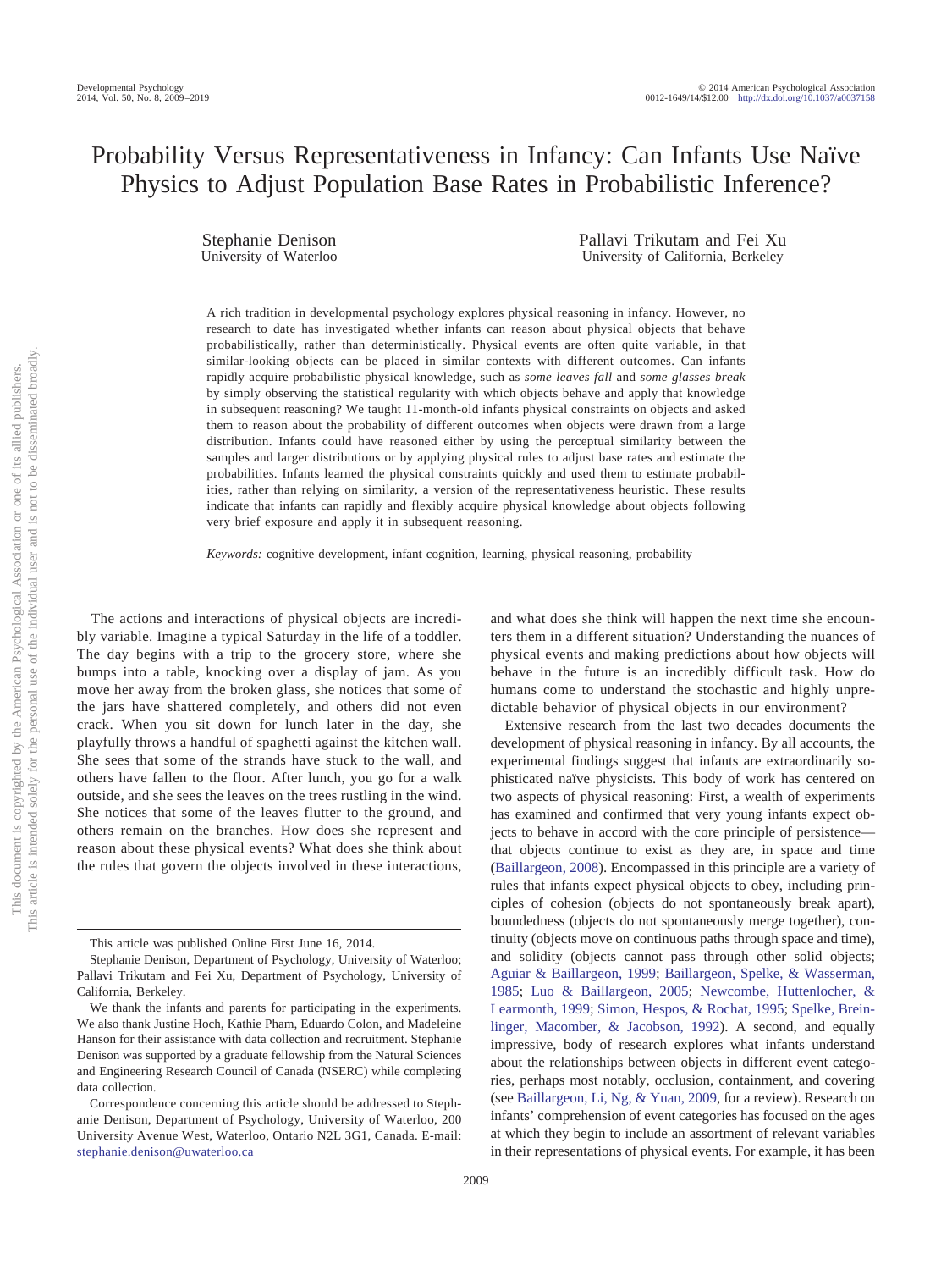documented that infants include height as a relevant variable in occlusion events at 3.5 months of age, but they do not include height as a relevant variable in containment events until 7.5 months of age [\(Baillargeon & DeVos, 1991;](#page-9-4) [Hespos & Baillar](#page-10-4)[geon, 2001,](#page-10-4) [2006\)](#page-10-5).

In general, applying the principle of persistence and identifying relevant variables such as height and width result in physical rules that are deterministic and reliable—they do not vary. A basketball will never pass through another basketball, and a short fence will never hide a tall tree. These are hard and fast rules of physical reasoning. However, many aspects of the physical world are variable: *Some* glasses break when knocked over, and *some* strands of spaghetti stick to walls if thrown by a toddler; as adults, we have intuitions about the conditions under which these objects are likely to break or stick and in what proportions. To our knowledge, no research has examined the origins of our sensitivity to such variable physical events. Are infants sensitive to the regularities of objects' behaviors when physical events occur nondeterministically (i.e., probabilistically) with sets of otherwise identical objects?

It has been suggested that the principle of persistence may be part of infants' innate conceptual endowment [\(Baillargeon,](#page-9-0) [2008;](#page-9-0) [Spelke et al. 1992\)](#page-10-3), whereas infants must learn which are the relevant variables to consider when reasoning about different event categories [\(Baillargeon & Carey, 2012;](#page-9-5) [Baillargeon et](#page-9-3) [al. 2009\)](#page-9-3). These theoretical accounts leave open the question of how humans come to know the less obvious probabilistic constraints of the physical environment, those that do not necessarily adhere to regular and reliable laws. Learning these variable constraints is further complicated by the fact that the objects involved (e.g., the spaghetti, the glass jars, the leaves) can be nearly identical in surface appearance and undergo nearly identical physical interactions, yet the outcomes are inconsistent. If these complex physical constraints are acquired through experience, how are they learned? One possibility is that this knowledge is only learnable through explicit, verbal means (e.g., a parent tells a child, "Pasta is sticky. If we throw some spaghetti against the wall, some will stick but not all of it."). Evidence for such a hypothesis could be revealed if infants are unable to reason about objects that behave stochastically before acquiring complex linguistic knowledge. In other words, infants might be unable to apply a probabilistic physical constraint without representing this knowledge linguistically. Another possibility is that infants are sensitive to the statistical input of these variable constraints, allowing them to flexibly learn whether physical properties should apply to all objects in a set or to only a subset of the objects. This second possibility hinges on infants' ability to accurately track observed patterns and statistical regularities in the environment, and their abilities to extract probabilistic constraints and make predictions based on this input.

A great deal of research suggests that infants are incredibly sensitive to statistical regularities in their environments (e.g., [As](#page-9-6)[lin, Saffran, & Newport, 1998;](#page-9-6) [Gerken, 2006;](#page-10-6) [Gómez, 2002;](#page-10-7) [Gopnik et al., 2004;](#page-10-8) [Marcus, Vijayan, Rao, & Vishton, 1999;](#page-10-9) [Saffran, Aslin, & Newport, 1996;](#page-10-10) [Smith, Jones, Landau,](#page-10-11) [Gershkoff-Stowe, & Samuelson, 2002;](#page-10-11) [Sobel & Kirkham, 2006\)](#page-10-12). Recent research also suggests that 6- to 15-month-old infants are capable of making rudimentary probabilistic inferences [\(Denison](#page-9-7) [& Xu, 2010a,](#page-9-7) [2010b;](#page-9-8) [Denison, Reed, & Xu, 2013;](#page-9-9) [Gweon, Te](#page-10-13)[nenbaum, & Shulz, 2010;](#page-10-13) [Téglás, Girotto, Gonzalez, & Bonatti,](#page-10-14) [2007;](#page-10-14) [Téglás et al., 2011;](#page-10-15) [Xu & Denison, 2009;](#page-10-16) [Xu & Garcia,](#page-10-17) [2008;](#page-10-17) see [Denison & Xu, 2012,](#page-9-10) for a review). For example, when infants see a sample of, say, four red balls and one white ball being drawn from a large covered box, they expect the box to contain mostly red balls and just a few white balls, rather than mostly white balls and just a few red balls. Infants also appear to integrate substantive domain knowledge in their probabilistic inferences. Most notably, for the purpose of the present experiments, evidence from two looking-time studies reveals that infants can correctly apply their physical knowledge when making probabilistic inferences. Téglás and colleagues [\(Téglás](#page-10-14) [et al. 2007,](#page-10-14) [2011\)](#page-10-15) found that 12-month-old infants could integrate knowledge of solidity and complex spatiotemporal information with distributional information when making probabilistic inferences. In a different series of experiments, [Denison](#page-9-7) [and Xu \(2010a\)](#page-9-7) found that 11-month-old infants could integrate a cohesion constraint in probabilistic inference. In one of these experiments, infants were asked to reason about a large box containing 50% green balls, 40% red balls, and 10% yellow balls. They were shown that the green balls could not be removed from the box. Results showed that infants were able to adjust the base rate of the distribution of balls by excluding all green balls and compute the probability of different samples based on the proportions of the red and yellow balls.

Although each of these experiments suggests that infants can consider physical constraints on objects and apply them in probabilistic inference, no experiment has examined physical constraints that are probabilistic, that is, rules that only apply to a subset of the objects of interest. In the present series of experiments, we took both the research on infant physical reasoning and the research on infant probabilistic inference in new directions. We conducted experiments to examine whether infants can flexibly learn probabilistic or deterministic physical constraints, based solely on the observed statistical regularities of the objects within the sets, and apply those constraints to guide their subsequent expectations of event outcomes. The design of the experiments does not allow infants to learn these physical constraints based on the surface features of the objects, as all items within the sets appear identical. To our knowledge, this is the first study examining whether infants can acquire probabilistic constraints when reasoning about physical events.

The experiments also provide a strong test of whether infants reason using either heuristics or estimations of probabilities in their inferences. In previous experiments on probabilistic inference, it was difficult to discern which algorithm underpinned infants' performance. For example, in [Xu and Garcia \(2008\),](#page-10-17) infants watched as an experimenter removed a random sample of either one white and four red balls or one red and four white balls from a large covered box on alternating trials. The box was revealed to contain mostly red balls, and infants looked longer at the one red and four white balls sample, suggesting that they found this outcome surprising or unexpected. However, at least one of two reasoning processes could have led to this pattern of looking times: (a) Infants may have estimated the probability of randomly obtaining the particular samples from a box containing 90% red balls, or (b) they may have reasoned about the sampling events based on a well-known heuristic, namely, representative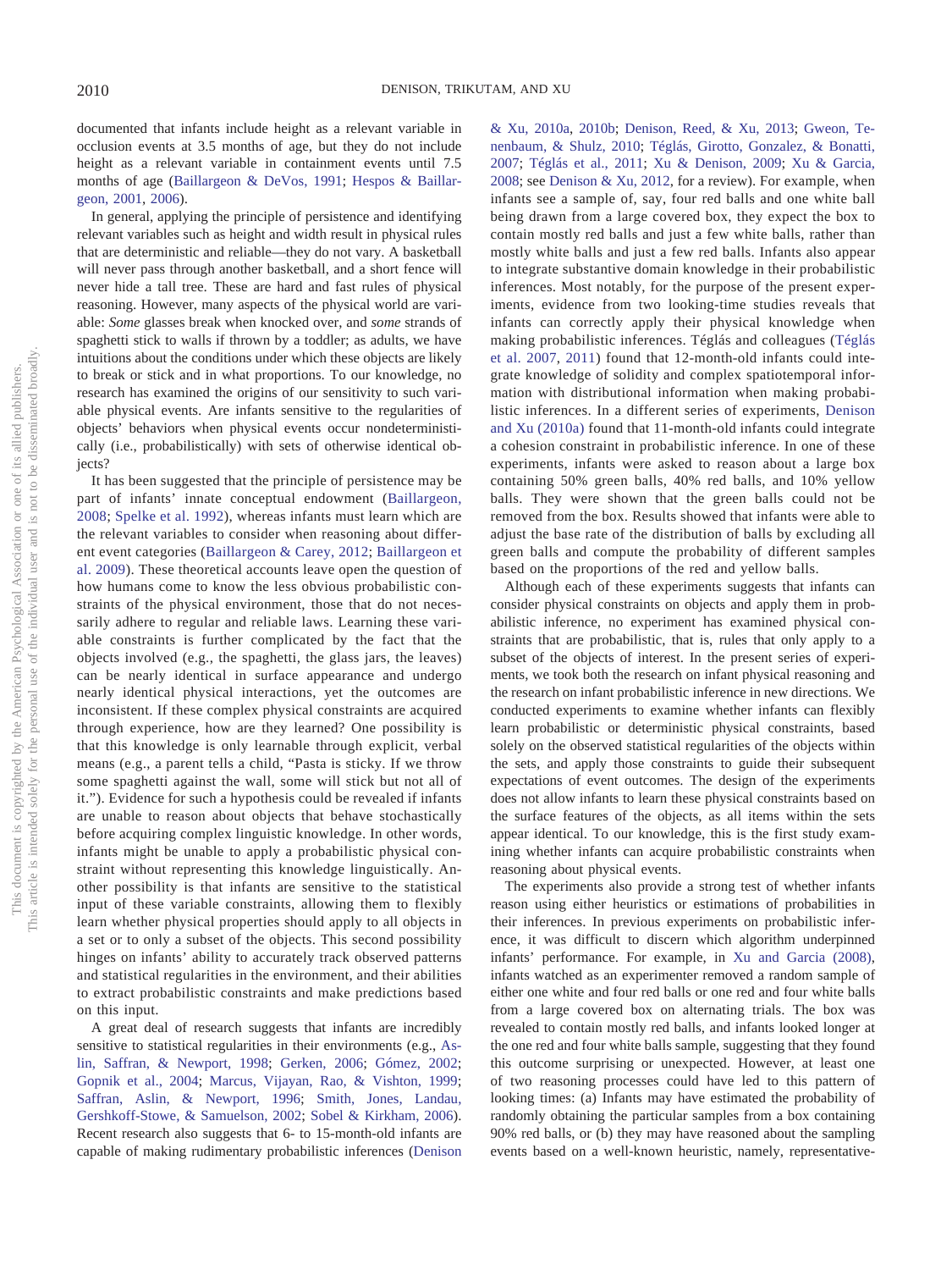objects in a small sample should resemble the distribution of objects in the larger populations from which they are drawn).<sup>1</sup> Adults exhibit this behavior in a variety of contexts. Thus, infants in previous probabilistic inference experiments may have simply compared the surface appearance of the ratios in the samples with the ratio in the population and concluded that the perceptually more congruent sample was more probable. As with all heuristics, this provides a fairly reliable shortcut but also results in incorrect inferences under some conditions. In the experiments that follow, the use of the representativeness heuristic is directly pitted against true probability estimations.

We report three experiments with 11-month-old infants using a violation of expectation (VOE) looking-time method. In the first two experiments, infants were shown boxes containing sets of green and red balls and taught that a physical constraint applies probabilistically to the green balls, which are all identical in appearance (i.e., most, but not all, balls are immobile they cannot be removed from boxes and containers). They were also shown that all red balls moved freely. On the test trials, an experimenter showed the infants a large opaque box, removed a sample from it (e.g., one red and four green balls), placed them in a container, and then revealed the contents of the box as consisting of a ratio of three green balls to one red ball. On an alternating test trial, infants were shown this same series of events, except that the experimenter removed a sample of one green ball and four red balls. In this case, if infants are sensitive to the physical constraint, and they integrate this constraint with the distribution of balls in the population box, they should look longer at the one red and four green balls sample, as this is an improbable event. If infants cannot learn a probabilistic physical constraint, or if they make inferences based on the similarity in appearance between the population and the samples, they should look longer at the one green and four red balls sample, as this sample has nearly the exact opposite proportions compared with the population box (see [Figures 1](#page-3-0) and [2A\)](#page-4-0). This design pits probabilistic inference directly against representativeness, as the probable sample is less congruent in appearance to the population box than the improbable sample. Thus, if infants view the scene and apply the heuristic that random samples should look similar to populations, they would incorrectly look longer at the more probable (but perceptually incongruent) sample. If they instead use the physical constraint to adjust the base rate of balls in the population box, they would correctly look longer at the less probable (but perceptually congruent) sample.

In the third experiment, infants were shown a deterministic physical constraint—all green balls were immobile, and all red balls were mobile. Do infants understand, in the context of this task, that some physical constraints do in fact apply deterministically, with no allowable exceptions? Can they apply this constraint to subsequently reason about the probability of different event outcomes? In this case, if infants correctly make inferences based on the physical constraint that no green balls can move, then they should find both the one-red-and-four-green sample and the onegreen-and four-red sample unexpected (see [Figure 2B\)](#page-4-0).

## **Experiment 1**

## **Method**

**Participants.** Twelve 11-month-old infants participated (nine males;  $M = 11.33$  months; age range =  $10.6 - 11.99$ months). Two additional infants were tested and their data excluded, one due to parental interference and one to infant fussiness. Legal guardians of all infants provided written consent for their child's participation. The guardians of the infants in all experiments were recruited from the San Francisco Bay area, and infants were given a small prize for participating.

**Apparatus.** For a detailed description of the apparatus, see [Denison et al. \(2013\).](#page-9-9) Infants in all experiments participated in a VOE looking-time paradigm. Infants sat in a high chair approximately 70 cm from the center of a stage. The parent sat next to the infant facing the opposite direction and was instructed to avoid looking at the stage or interfering with the infant in any way. The experimenter oriented the infant to the outer limits of the viewable area of the stage while the observer, located behind a curtain not visible to the infant, watched the infant's eyes on the TV screen. The experimenter sat behind the small stage to show infants the stimuli. The observer coded looking times using jHab, Java Habituation software [\(Casste](#page-9-11)[vens, 2007\)](#page-9-11).

**Materials.** The materials were identical across experiments. *Ping-Pong balls.* A total of 168 (84 green and 84 red) balls were used. The green balls had six Velcro strips glued to them (approximately 0.8 –1.5 cm); the red balls had no Velcro.

## *Boxes and containers.*

*Free play box.* A small white box (17.5 cm  $\times$  17.5 cm  $\times$  8 cm) without a top, containing four green and four red Ping-Pong balls, was used during the free play phase. Three of the four green balls were stuck to the bottom of the container; all the red balls were loose.

*Sample container.* A Plexiglas container (20 cm  $\times$  4.5 cm  $\times$ 4 cm) was placed at the front left-hand corner of the stage at the beginning of the experiment to display the five-ball samples removed during test trials.

*Demonstration containers.* Two Plexiglas containers (28.5 cm  $\times$  4.5 cm  $\times$  4 cm) were used during Demonstration Phase 1. One container held eight red balls, the other eight green balls. Six

<sup>&</sup>lt;sup>1</sup> The question of whether infants engage in heuristic or analytical processing is separate from the concern that infants in previous probability experiments might not have considered probability or random sampling at all. For example, one might surmise that infants would look longer at a display containing a collection of one red ball and four white balls paired with a mostly red box than a display containing a collection of one white ball and four red balls paired with a mostly red box, simply because the mismatched ratios are more interesting to look at or require more processing time. [Xu and Garcia \(2008\)](#page-10-17) ruled out this interpretation by presenting infants in control experiments with these samples and populations but removing the random sampling element. They found that when the experimenter removed these samples from her pocket, rather than the population box, infants did not look longer at the one-red-ball-and-four-white-balls sample paired with the mostly red box. Therefore, it is known that infants are reasoning about random sampling in these experiments, but it is unknown whether they are reasoning using the shortcut that samples should resemble populations in perceptual appearance or using true probability estimations.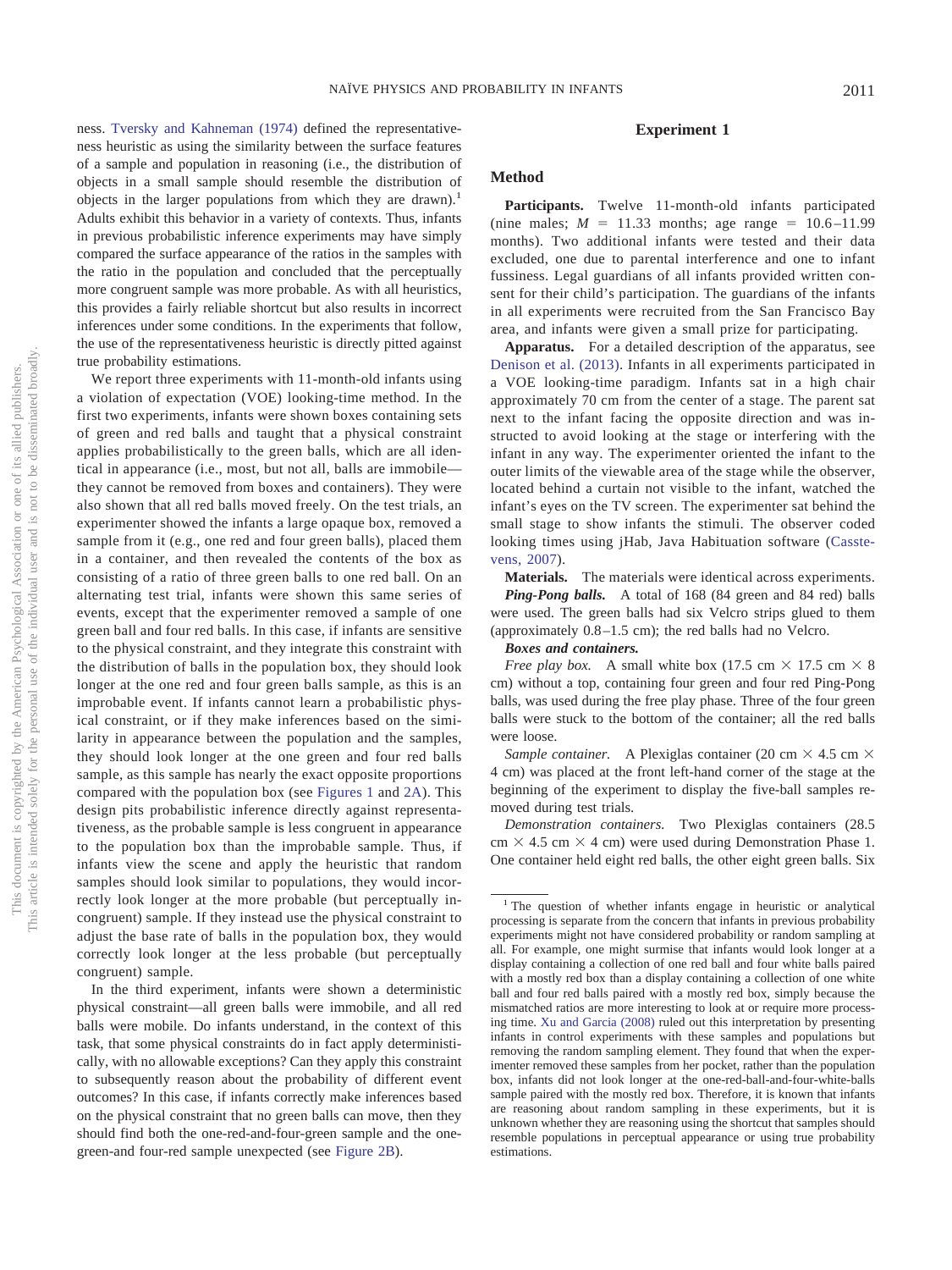

<span id="page-3-0"></span>*Figure 1.* Schematic representation of a test trial. See the online article for a color version of this figure.

green balls were glued to the container (balls in Positions 1, 3, 4, 6, 7, and 8).

*Demonstration box.* A small white box (27 cm  $\times$  16 cm  $\times$  13 cm) was used in Demonstration Phase 2. The top of the box had a cutout for the experimenter to reach in to access the balls, and the front surface of the box was replaced with Plexiglas to provide a transparent front. Affixed to the top of the front of the box was a purple curtain that could be raised and lowered to hide or reveal the contents of the box. This box contained 14 Ping-Pong balls: seven green and seven red. Six of the green balls were glued to the inside surfaces of the box.

*Population box.* A large box (39 cm  $\times$  34 cm  $\times$  22 cm) was used to display the population on the familiarization and test trials. The box was a white rectangular cube, with the inside divided into three parts: Two Plexiglas containers were inserted into the front and back of the box, each containing 60 Ping-Pong balls, and a hidden center compartment used to hold the samples to be removed from the box during test trials. The "mostly red" side of the box contained 45 red and 15 green balls (ratio of red: green  $= 3:1$ ); the "mostly green" side contained the opposite ratio (ratio of  $red:green = 1:3$ ). When viewed from the front or the back, the box

appeared to be one large box filled with Ping-Pong balls. The Plexiglas on each side was covered with black fabric curtains (secured to the top of the box with Velcro) that could be lifted to reveal the contents of the box through the window. From the perspective of the infants, there were two boxes, which appeared identical when the curtains were lowered but contained different populations. The top of the box had a cutout that allowed the experimenter to reach into the center compartment of the box.

**Procedure.**

*Free play phase.* Infants began by playing with the balls in the free play box to familiarize them with the objects that they would observe throughout the session. The experimenter picked up the balls and encouraged the infants to play with balls of each color, giving them the opportunity to notice that the red balls were easily removed and most of the green balls (three out of four) were stuck.

*Demonstration Phase 1.* The experimenter went behind the stage, where she remained for the duration of the experiment. She brought out one of the two display containers, in counterbalanced order. For the container with red balls, she picked up each ball and then put it back in the container, starting from the leftmost ball. For the container with green balls, she picked up the movable balls and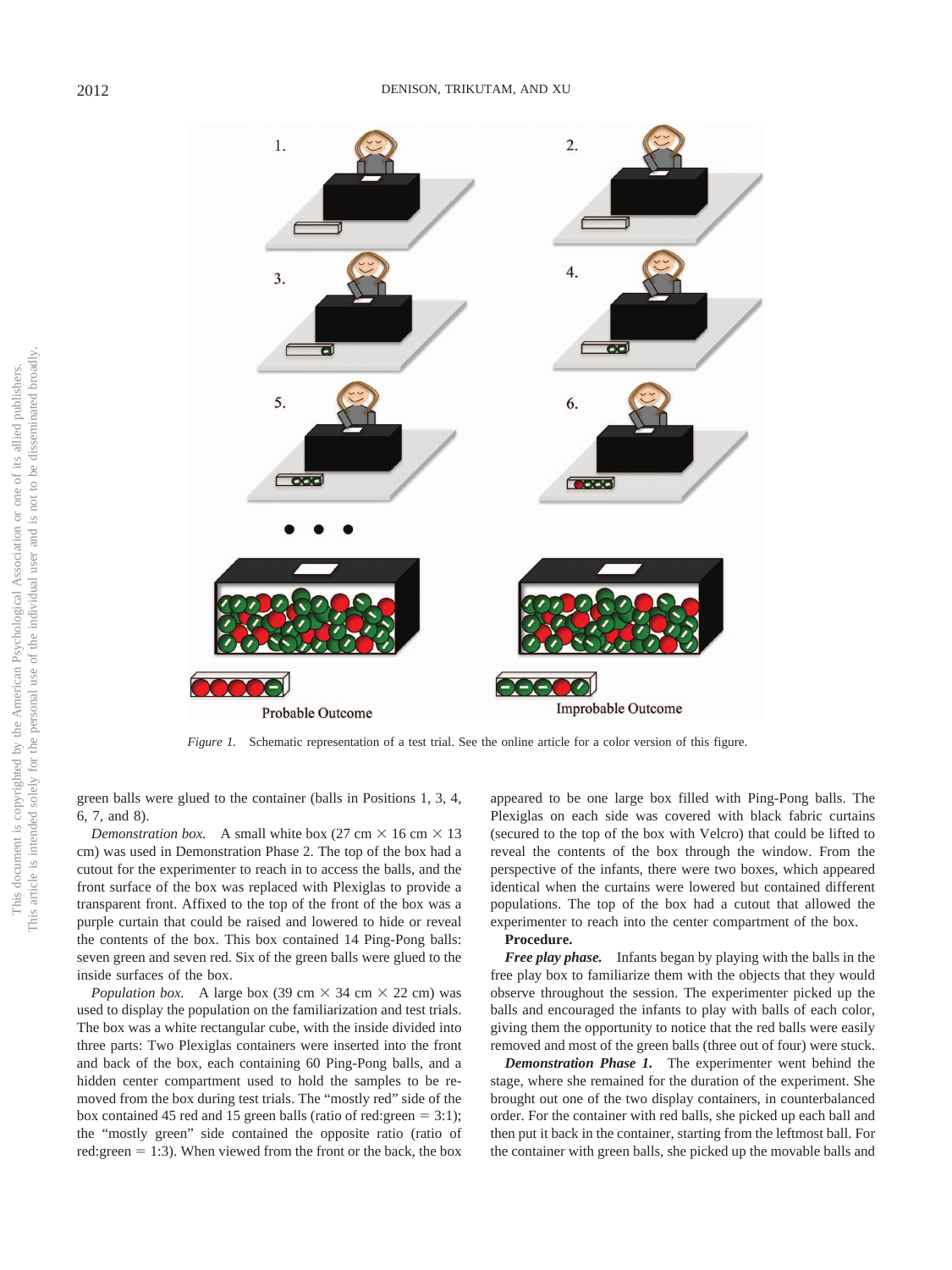not to be disseminated broadly one of its allied publishers.

This document is copyrighted by the American Psychological Association or one of its allied publishers. This article is intended solely for the personal use of the individual user and is not to be disseminated broadly.

This document is copyrighted by the American Psychological Association This article is intended solely for the personal use of the individual user and

 $\rm \overline{o}$ Š.



<span id="page-4-0"></span>*Figure 2.* A: Illustration of predictions for Experiments 1 and 2 (probabilistic constraint). B: Illustration of predictions for Experiment 3 (deterministic constraint). See the online article for a color version of this figure.

placed them back in the container, just as she did with the red balls, but when she got to a stuck green ball, she attempted to lift it, and it caused the entire container to move.

*Familiarization trials (four trials).* On each trial, the experimenter placed the population box on the stage with the front curtain closed, placing either the mostly red or mostly green side facing the infant, in counterbalanced order. The experimenter shook the box back and forth a few times, saying, "What's in the box?" Then, with one hand, she lifted the front cover of the box, and with the other, she simultaneously lowered the backdrop of the stage while saying, "Look, [baby's name], look!" The observer began timing upon hearing the second "look," as this was when the population of either mostly red or mostly green balls became visible and the experimenter became concealed. The trial ended when the infant looked away for 2 consecutive seconds. The four trials alternated between the mostly green and the mostly red populations, thus each infant saw each side twice.

*Demonstration Phase 2.* The experimenter brought the demonstration box onto the stage with the purple curtain closed. She opened the curtain to reveal the seven balls of each color, flipped the box upside down and then right side up, turned the box side to side and shook it, and placed it back on the stage. This allowed infants to see that the green balls that were stuck did not move even when the box was shaken and turned. She reached into the box to pick up the balls, her hand visible to the infant, starting with either the red or green balls in counterbalanced order. For example, she picked up each of the four red balls to the top of the box, then lowered it, and left it on the floor of the box. Then she grasped and lifted each of three stuck green balls, which resulted in the entire box moving, and then the one movable green ball, which she lifted to the top of the box and lowered just as she had done with the red balls. She repeated the entire sequence once more, this time grasping four stuck green balls, rather than three stuck balls and one movable ball.

*Test trials (four trials).* On each trial, the experimenter placed the population box on the stage, with its front curtain closed. She shook the box a few times, closed her eyes, turned her head away, and reached into the box, drawing out three balls and placing them into a narrow transparent container (the sample container) on the front right corner of the stage. She then repeated this action, drawing out two more balls. The experimenter lifted the front curtain of the box to reveal the population, always of mostly green balls for every infant and lowered the backdrop while saying, "Look, [baby's name], look!" [\(Figure 1\)](#page-3-0). Timing proceeded as in the familiarization trials. The samples alternated between the one red and four green balls and the one green and four red balls, resulting in two pairs of test trials. The order of the samples drawn on the test trials (one green and four red balls or one red and four green balls first) was counterbalanced across infants.

**Predictions.** The infants could make a variety of different inferences, each of which predicts a different pattern of looking. First, infants might appropriately adjust the base rate of the population based on the newly taught probabilistic physical constraint (i.e., most but not all green balls were unmovable) and estimate the probabilities of the two sampling outcomes given this constraint. That is, many more green balls were present in the population box,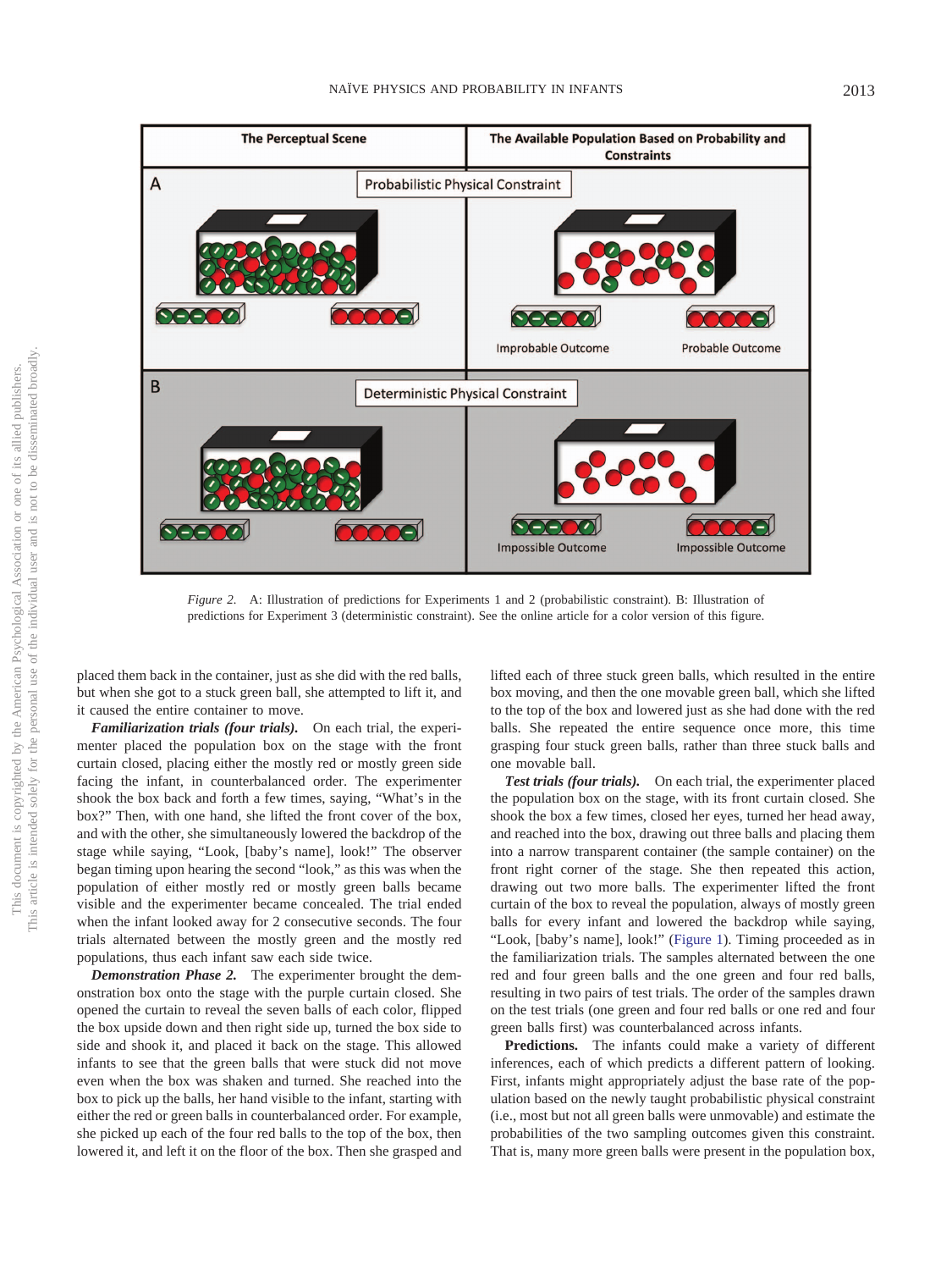but the majority of these balls were unavailable for sampling; thus, infants should look longer at the one-red-and-four-green sample than at the one-green-and-four-red sample [\(Figure 2A\)](#page-4-0). Second, if infants are unable to learn and integrate this probabilistic physical constraint, or if they base their judgments on the similarity in appearance between the population and the sample, the proportion of balls in the box should predict their looking behavior. That is, infants should look longer at the one-green-and-four-red sample than at the one-red-and-four-green sample, given the ratio of Ping-Pong balls in the box. This experiment pitted probability estimations against similarity judgments by assessing whether infants would use probability estimations that require an adjustment to the base rate of a population or assess the similarity in appearance between the ratios of the population and samples. One final possibility was that infants would ignore the probabilistic nature of the physical constraint and apply the physical constraint to all green balls. This could occur if infants have difficulty following the procedure and do not notice that there are some green balls that move. In this case, infants should look approximately equally at both samples, as removing any green balls from the population box would be impossible.

In mathematical terms, infants saw a 3:1 population (75% green balls, 25% red balls) and 4:1 samples. According to the demonstrations, on average, 79% of the green balls were stuck in the box: 75% (free play), 75% (Demonstration 1), and 86% (Demonstration 2); thus,  $45^{\degree}$ .79 = 35 green balls were stuck, converting the population available for sampling to 10 green to 15 red balls (2:3). The probability of drawing one green ball and four 4 red balls was  $5!/4!(3/5)4(2/5) = 0.259$ ; the probability of drawing one red ball and four green balls was  $5!/4!(2/5)4(3/5) = 0.0768$ . In other words, out of 100 draws, one was four times more likely to draw a sample of one green and four red balls than a sample of one red and four green balls. If infants did not learn the constraint that the majority of the green balls were stuck, their probability of drawing one green and four red balls was  $5!/4!(1/4)4(3/4) = 0.0146$ ; their probability of drawing one red and four green balls was 5!/4!(3/  $4)4(1/4) = 0.396$ . That is, out of 100 draws, one was 45 times more likely to draw a sample of one red and four green balls than a sample of one green and four red balls. If instead, infants applied the rule deterministically to all the green balls, the probability of both samples equaled zero.

## **Results**

Preliminary analyses found no effects of gender, order of familiarization trials (mostly red or mostly green box first), or order of test trials (expected vs. unexpected first); subsequent analyses collapsed across these variables. A second observer, unaware of the order of the trials, timed 50% of the familiarization and test trials. Interobserver reliability averaged 94%.

An alpha level of .05 was used for all analyses. An analysis of variance (ANOVA) examined the effects of trial pair (1, 2) and outcome (one-green-and-four-red samples vs. one-red-andfour-green samples). There was a main effect of outcome, *F*(1, 11) = 9.585,  $p = .015$ , effect size ( $\eta_p^2$ ) = .542. Infants looked reliably longer at the one-red-and-four-green samples  $(M =$ 13.71 s,  $SD = 7.15$ ) than the one-green-and-four-red samples  $(M = 8.63 \text{ s}, SD = 5.067)$ . There were no other main effects or interactions. Eleven of 12 infants looked longer at the one-redand-four-green outcomes, Wilcoxon signed-ranks test:  $z =$  $2.748, p = .006.$ 

#### **Discussion**

Infants in this experiment were exposed to three instances indicating that most green balls in a set had the property of being immovable from boxes and containers and that all the red balls moved. On test trials, they looked longer at events in which an experimenter drew samples of one red and four green balls rather than one green and four red balls from a box with a ratio of three green balls to one red ball. This provides evidence that infants can quickly acquire a probabilistic physical constraint, namely, that most but not all balls in a set (approximately 80%) were immobile. It also suggests that infants were able to generalize this new constraint to a new set of balls—the box of balls used during test trials. Finally, infants integrated this constraint with the overall distribution of balls in the box in order to infer that sampling one red and four green balls was fairly unlikely and sampling one green and four red balls was more likely from the remaining population. It is even more impressive that infants produced this pattern of looking, given that the perceptual appearance of the test trial outcomes was in direct opposition with the proportions of the population. It appears that infants can learn and integrate a complex rule and that they do so even when this directly pits perceptual similarity against probability.

Although infants' looking behavior is consistent with this interpretation, an alternative interpretation of these data exists. It is possible that infants looked longer at the one-red-and-four-greenball sampling events not because they understood and integrated the constraint but because it was less similar to the events they had seen in the demonstration phases than the one-green-and four-redball sampling events. That is, infants may have looked longer when a relatively large number of green balls were removed from the box on test trials because they had seen fewer green balls being removed from boxes during the demonstration phases than red balls. The experimenter lifted eight red balls but only two green balls from the container in Demonstration Phase 1, and she lifted eight red balls but only one green ball in the box on Demonstration Phase 2. This design was necessary to illustrate that just a small proportion of green balls were movable. However, a stronger design would control for the absolute number of times each color of ball was lifted from the containers on these demonstrations. Experiment 2 addressed this concern.

# **Experiment 2**

#### **Method**

**Participants.** Twenty-four 11-month-old infants participated in this experiment  $(17 \text{ females}; \text{mean age} = 11.07 \text{ months}; \text{age}$ range = 10.5–11.6 months). Four additional infants were tested and their data excluded, one for parental interference and three for infant fussiness.

**Procedure, design, and predictions.** The procedure was the same as Experiment 1, except for the following changes made to the demonstration and familiarization trials:

In each demonstration phase, the experimenter equated the number of times that she lifted red and green balls out of the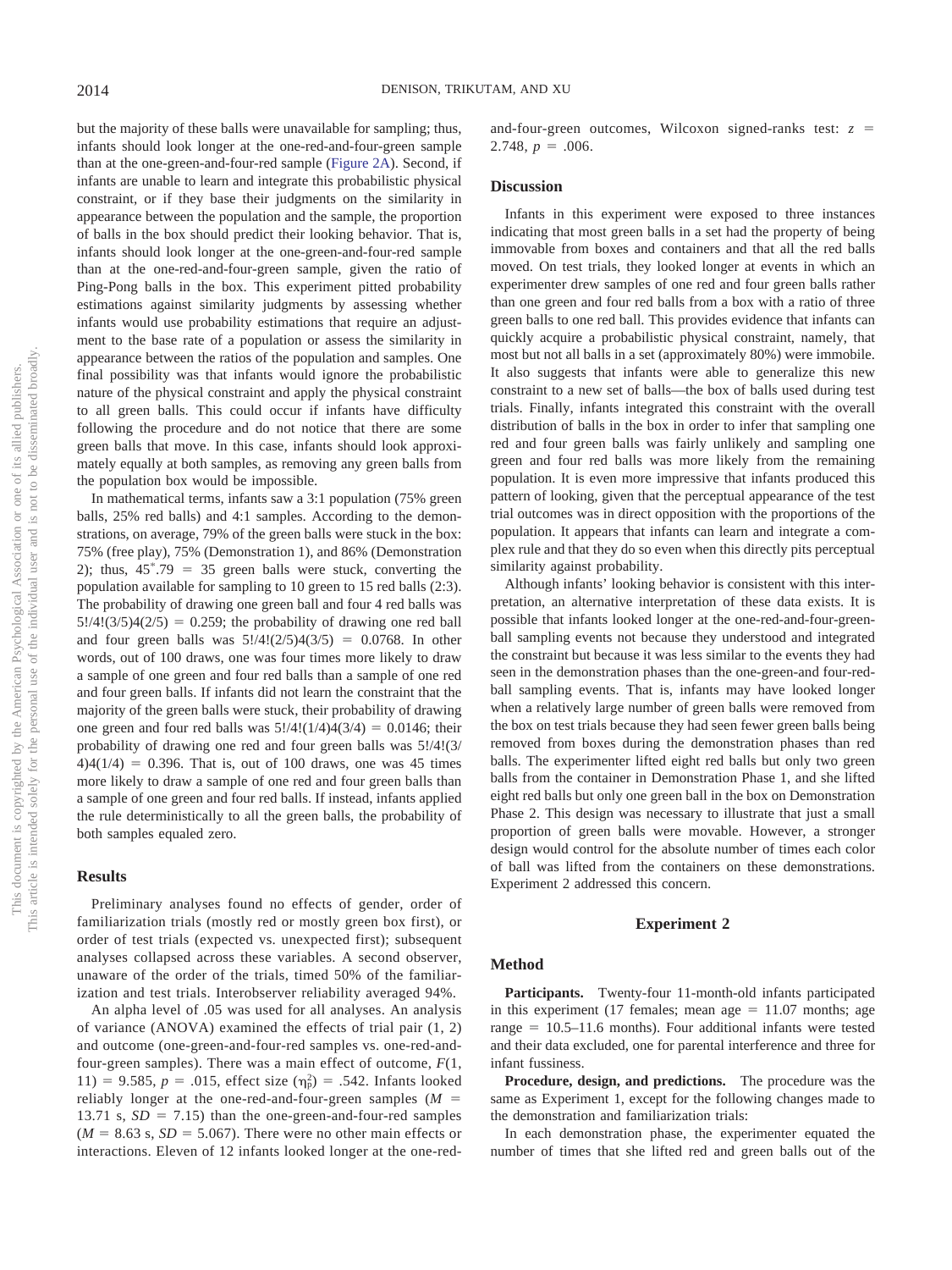container. In Demonstration Phase 1, she grasped the six immobile green balls one at a time and then picked up the two movable balls one at a time and repeated her actions with the two movable balls four times each, such that infants saw eight balls of each color being removed from the container. She then grasped all six green immobile balls again to remind the infant that most of the balls were stuck. In Demonstration Phase 2, she lifted the one movable green ball four times, again to equate this with the number of times red balls were lifted, and grasped the stuck green balls without being able to lift them.

Each infant received two familiarization trials, both times observing the mostly green box. In Experiment 1, infants observed two familiarization trials with a population containing a ratio of three red balls to one green ball and two familiarization trials with a population containing a ratio of three green balls to one red ball. This design equates the amount of red and green balls visible to infants until test trials began and potentially primes infants to attend to distributional information. These familiarization boxes were identical in appearance when the front curtains were closed, and the population contents were not visible (in fact, they were actually two sides of the same box). If infants did not pay attention to the contents of the box when revealed on test trials and simply assumed that it alternated as it did in familiarization, they might have assumed that the experimenter was sampling from the mostly red population. Although previous results suggest that this is unlikely (e.g., [Denison & Xu, 2010a;](#page-9-7) [Xu & Garcia, 2008\)](#page-10-17), the concern with this design is that if the infant assumes that the experimenter is sampling from the mostly red box on half of the test trials, the one-green-and-four-red-balls sample should be expected under any and all of the following potential belief states of the infant: (a) The infant did not understand the constraint at all and thought all balls were movable, (b) infant understood the constraint but failed to integrate it with the assumed ratio of three red bells to one green ball in the box, or (c) infant correctly integrated the constraint with the assumed ratio of three red balls to one green ball. To rule out this unlikely interpretation, in Experiment 2 (and Experiment 3) we removed the mostly red box from the familiarizations.

The predictions for Experiment 2 were the same as those for Experiment 1. Infants should look longer at the one-red-and-fourgreen-balls sample than the one-green-and-four-red-balls sample if they comprehend and integrate the probabilistic constraint.

### **Results**

Preliminary analyses found no effects of gender or order of test trials; subsequent analyses collapsed across these variables. A second observer timed 50% of the familiarization and test trials and interobserver reliability averaged 95%.

We performed an ANOVA to examine the effects of trial pair (1, 2) and outcome (one-green-and-four-red samples or one-redand-four-green samples). There was a main effect of outcome,  $F(1, 23) = 6.129$ ,  $p = .022$ , effect size  $(\eta_p^2) = .235$ . Infants looked reliably longer at the one-red-and-four-green samples  $(M = 11.62 \text{ s}, SD = 5.51)$  than the one-green-and-four-red samples ( $M = 9.12$  s,  $SD = 4.15$ ). There were no other main effects or interactions. Eighteen of 24 infants looked longer at the one-red-and-four-green outcomes, Wilcoxon signed-ranks test:  $z = 2.432, p = .015$ .

We also compared infants' looking times across Experiments 1 and 2 to assess whether infants performed similarly on these two experiments, despite the procedural differences. As expected, there were no significant differences between infants' looking times on the expected events across experiments,  $t(34) = 0.29$ ,  $p = .775$ , or the unexpected events,  $t(34) = 0.97$ ,  $p = .339$ . These analyses suggest that infants' performance in Experiment 1 was unlikely to be driven exclusively by the concerns regarding the display phases and familiarization trials outlined in the Discussion, as performance did not differ across the two experiments.

## **Discussion**

As in Experiment 1, infants looked longer at samples of one red and four green balls than at samples of one green and four red balls, indicating that they had learned the constraint that the majority of green balls were stuck in boxes and integrated this new constraint with the three-green-to-one-red ratio in the population box.2 Infants in this experiment could not have looked longer at this sample simply because they had become familiar with observing more instances of red balls being removed from boxes in the demonstration phases, as the number of times balls were lifted was equated across colors in this experiment.

Another possible interpretation of these findings is that infants simply showed their color preferences on test trials, as color was not counterbalanced across infants. This is unlikely because previous experiments using identical stimuli did counterbalance color, and no effect of color was found [\(Denison & Xu, 2010a\)](#page-9-7). Furthermore, the data in Experiment 3 suggest that infants do not show color preferences on test trials.

#### **Experiment 3**

The purpose of Experiments 1 and 2 was to test whether infants can integrate a nondeterministic or probabilistic physical constraint in statistical inference. Therefore, it is important to demonstrate that infants do not draw the same conclusions when given evidence that the constraint applies to all balls in the set. In Experiment 3, we examined infants' inferences in cases where all green balls in the demonstrations were immobile, making both the one-green-and-four-red-balls sample and the one-red-and-fourgreen-balls sample impossible events. Again, we asked a crucial question about infants' early physical reasoning: Do infants understand the nature of a truly impossible physical event when they observe a novel constraint over just a few trials? That is, would the infants erroneously believe that drawing one green ball and four red balls was more probable than drawing four green balls and one red ball when given evidence that none of the green balls can be moved? Or would the infants correctly reason that the samples were equally improbable and look about equally at each, given that removing any green balls should be interpreted as impossible? If infants looked longer at the one-red-and-four-green sample than at

<sup>2</sup> Do adults share infants' intuitions? In a pen-and-paper version, we showed 24 adults video clips of Experiment 2 and asked them to rate the test trials. On a 7-point scale (ranging from *highly unexpected* to *highly expected*), adults rated the one-red-and-four-green sample as more unexpected  $(M = 2.88, SD = 1.85)$  than the one-green-and-four-red sample  $(M = 4.67, SD = 1.95), F(1, 23) = 6.877, p = .015, \eta_{\rm p}^2 = 0.23.$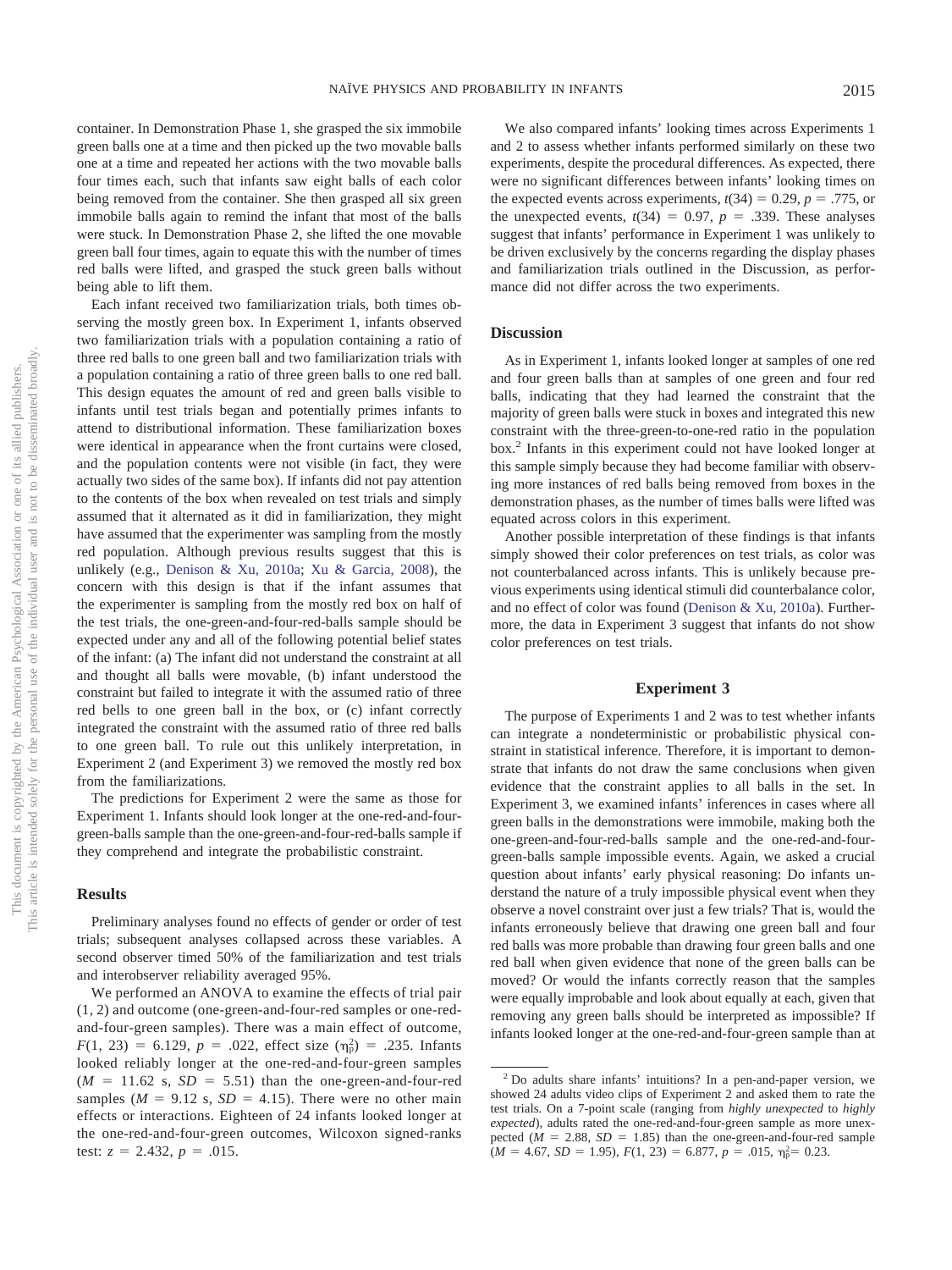the one-green-and-four-red sample, it would suggest that they do not understand what it means for a physical event to be impossible in our experimental setting. This looking pattern would also make the results of Experiments 1 and 2 more difficult to interpret, as it would be unclear whether infants in these experiments correctly integrated the probabilistic constraint or instead thought that the constraint applied deterministically but that the experimenter would still be more likely to draw just one green ball rather than four (see [Figure 2\)](#page-4-0).

#### **Method**

**Participants.** Twenty-four 11-month-old infants participated in this experiment (16 females; mean age  $= 11.36$  months; age  $range = 10.5–11.57$  months). Four additional infants were tested and their data excluded, one due to parental interference, two due to fussiness, and one due to experimenter error.

**Procedure.** As in Experiment 2, infants were familiarized to only the mostly green side of the population box during familiarization trials. In the free play phase and both demonstration phases, infants saw that all green balls were immobile; these trials otherwise proceeded exactly as they had in Experiment 2. The test trials proceeded exactly as in Experiments 1 and 2.

### **Results and Discussion**

Preliminary analyses showed no effects of gender or order of the test trials; subsequent analyses collapsed over these variables. A second observer timed 25% of the familiarization and test trials. Interobserver reliability averaged 95%.

An ANOVA examined trial pair (1, 2) and outcome (one-greenfour-red samples vs. one-red-and-four-green samples). There was no main effect of outcome,  $F(1, 23) = 0.01$ ,  $p = .942$ , effect size  $(\eta_{\rm p}^2) = .000$ . Infants looked approximately equally at the one-redfour-green samples ( $M = 11.68$  s,  $SD = 3.856$ ) and the one-greenfour-red samples ( $M = 11.74$  s,  $SD = 5.121$ ). Twelve of 24 infants looked longer at the one-red-four-green sample (the unexpected sample in Experiments 1 and 2), Wilcoxon signed-ranks test:  $z =$  $0.69, p = .490$ <sup>3</sup>

Although infants looked for approximately equal amounts of time at each outcome, this result on its own cannot provide evidence that infants found both outcomes equally *unexpected*. Infants in all experiments observed identical test trials but were either taught a probabilistic constraint (Experiments 1 and 2) or a deterministic constraint (Experiment 3). Thus, the looking times in Experiment 3 need to be compared with those of Experiments 1 and 2. We conducted two planned comparisons, collapsing the data from Experiments 1 and 2, as these were not significantly different from one another (see analyses in the Results section of Experiment 2). Infants looked reliably longer at the one-green-four-red sample in Experiment 3 than in Experiments 1 and 2,  $t(58) = 2.46$ ,  $p = 0.0169$ . They looked approximately equally at the one-red-andfour-green sample in Experiment 3 as they did in Experiments 1 and 2 combined,  $t(58) = 0.39$ ,  $p = .698$ . This pattern of results indicates that the infants in Experiment 3 found both samples unlikely (see [Figure 3\)](#page-7-0).

Infants' differential performance in these experiments suggests that they were able to rapidly learn either a probabilistic or deterministic physical constraint, use it to adjust the base rate of a



<span id="page-7-0"></span>*Figure 3.* Mean looking times for infants in Experiments 1 and 2 combined (the probabilistic-constraint experiments) and Experiment 3 (the deterministic-constraint experiment). Labels "4 red, 1 green" and "4 green, 1 red" refer to the number of balls in each color used in the experiment. Expt= Experiment.

population, and make inferences accordingly. In doing so, their performance indicates that infants do not simply compare the appearance of a small sample drawn and a larger population to make inferences. Infants appear to be remarkably sophisticated and flexible—when integrating physical knowledge in probabilistic inference.

#### **General Discussion**

The present experiments provide evidence that human infants are able to acquire understanding of physical constraints rapidly and use them to adjust the base rate of a population to estimate the probabilities of two outcomes. Impressively, infants acquired these physical constraints flexibly, learning either a probabilistic or deterministic constraint for a set of identical objects, based solely on the data given. Experiment 1 provides evidence that infants can acquire a probabilistic physical constraint. Infants learned that most, but not all, green balls were physically stuck inside boxes and containers. Informed by this constraint, infants adjusted the base rate of balls in a population box with a 3:1 (green balls: red ball) ratio to correctly infer that a sample of mostly red balls was more probable than a sample of mostly green balls. Experiment 2 provided a replication of this finding and controlled for potential alternative interpretations of infants' looking behavior in Experiment 1. In Experiment 3, infants observed that all green balls had the physical property of being stuck inside boxes (a deterministic constraint) and viewed the same sampling events as in Experiments 1 and 2. It should be noted that under these conditions, infants' looking behavior suggested that they found both the mostly red and mostly green samples equally unexpected, suggesting that they considered the removal of even one green ball an impossible event.

We argue that these data provide compelling evidence that infants can learn a physical constraint that applies either probabi-

<sup>3</sup> Again, we showed adults the displays. They rated the samples as equally unexpected, rating the one-red-and-four-green sample as  $M = 2.93$  $(SD = 1.83)$  and the one-green–and-four-red sample as  $M = 2.68$  (*SD* = 1.23),  $F(1, 15) = 0.652$ ,  $p = .432$ ,  $\eta_p^2 = 0.042$ .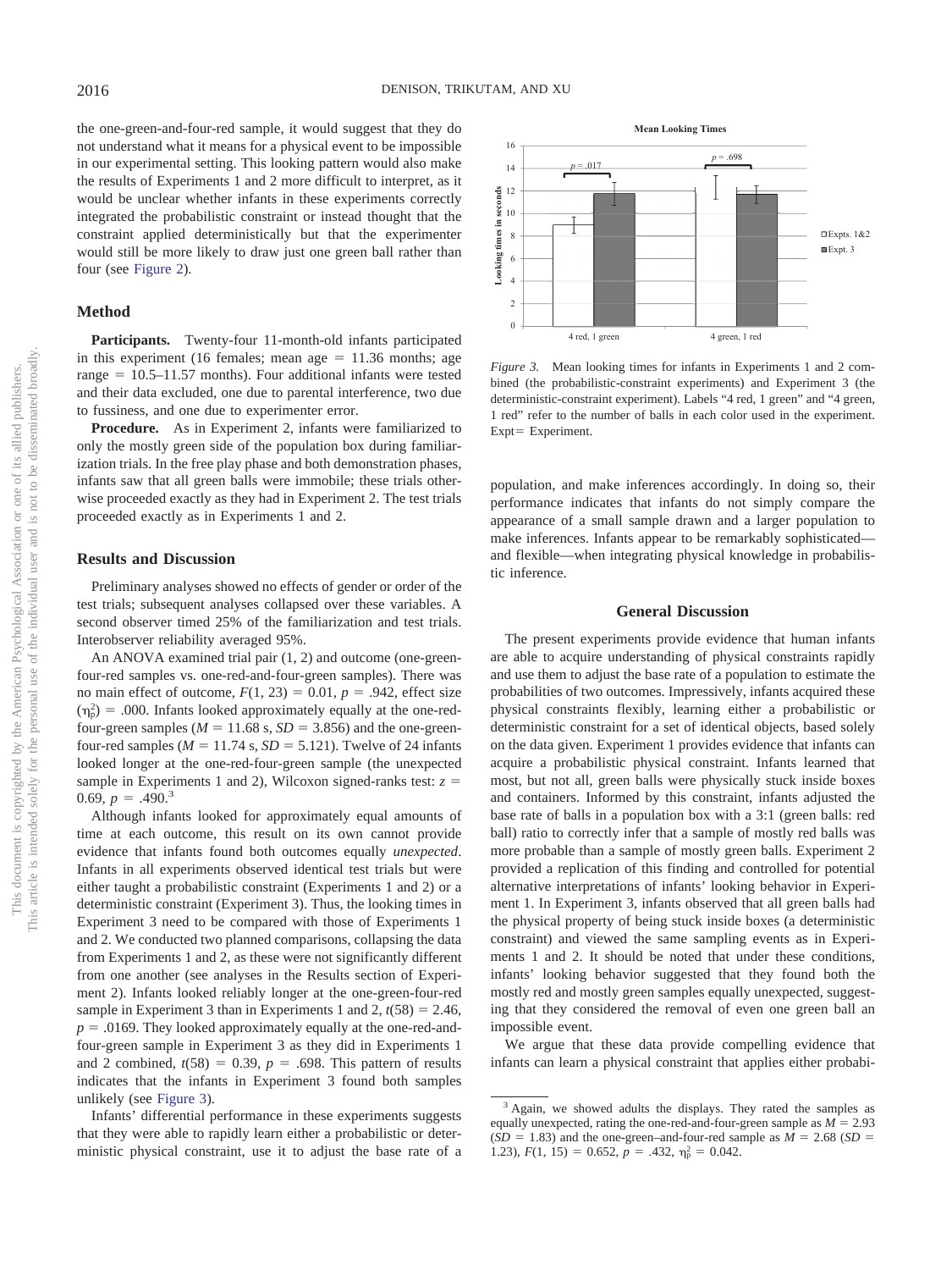listically or deterministically to a set of objects and generalize this constraint to a new context. However, the current experiments leave open the possibility that the infants did not integrate this constraint in probabilistic inference. In Experiments 1 and 2, infants were shown that most but not all green balls were immobile and that no red balls were immobile. It is possible that infants would have looked longer at the sample containing a larger number of green than red balls based solely on the physical constraint, had the contents of the population box never been revealed, as they might have simply been surprised to see more green than red balls being removed from a box after learning that green balls tend to be immobile? $4^4$  On this interpretation, infants need not consider either the principles of random sampling or the proportion of balls in the box. This possibility is further exacerbated by the fact that infants participated in the free play phase at the beginning of the experiment, which allowed them to feel the texture difference between the red balls and green balls, which were covered with small strips of Velcro. We placed Velcro markings on the green balls to remind infants that they had a special physical property. However, infants may have noticed this texture difference while handling the balls at the beginning of the experiment and then reasoned that the experimenter would be able to feel this difference while drawing the balls out of the box and would thus not be engaging in random sampling but instead choosing balls based on the texture differences.

Although this alternative interpretation is possible, we find it unlikely for a number of reasons. First, we know of no evidence suggestive of infants being capable of ascribing texture knowledge from themselves to another individual, based on a short tactile familiarization with objects. Infants would be required to make the following inferences to conclude that the experimenter was engaging in intentional sampling: (a) Encode the difference in texture between the two classes of objects based on a short (approximately 45 s) familiarization with the objects; (b) recognize that the visual objects viewed during the main experiment have the same textural properties as the initially felt objects; (c) infer that the experimenter will have the same knowledge of the texture difference between the two classes of objects; (d) conclude that this negates random sampling, as the experimenter would be able to feel the balls and make choices based on texture while drawing balls under occlusion. The literature on cross-modal matching suggests that both (a) and (b) are in infants' representational repertoire at 11 months of age, although these experiments allow much longer familiarization time for the tactile exploration, as they typically employ full habituation (e.g., [Sann & Streri, 2007\)](#page-10-19). The inferences required in (c) and (d) are much more complex, and to our knowledge, there is no research to date to suggest that infants are capable of making these inferences.

Second, the experimenter closed her eyes and turned her head away from the box during sampling, which infants in a variety of previous experiments have taken as strong cues to random sampling [\(Denison & Xu, 2010a;](#page-9-7) [Denison et al., 2013;](#page-9-9) [Xu & Denison,](#page-10-16) [2009;](#page-10-16) [Xu & Garcia, 2008\)](#page-10-17). Thus, the experimenter's explicit demonstrations of random sampling were at odds with the arguably much subtler potential concern that the experimenter could feel the balls and was thus sampling intentionally. Furthermore, the adults who participated in a pen-and-paper version of Experiment 2 also participated in the Free play phase, handling the balls and presumably noticing the textural differences between the green and red balls. These adults completed an open-ended question at the conclusion of the experiment: "What did you think this experiment was testing?" Fifteen of the 21 adults who responded to this question referenced at least one of the words "proportions," "probability," "distributions," "sampling," or "random sampling." Seventeen of the 21 participants mentioned something about the large box (i.e., the population box) in their descriptions, suggesting that they were looking at this box when making judgments and not just attending to the sample display container. No adults mentioned that they thought the experimenter would be able to feel the textural difference between the green and red balls and that she could therefore make intentional choices based on the presence or absence of Velcro on the balls.

Finally, the data suggest that infants did consider the contents of the population box when making inferences in Experiments 1 and 2. Infants were shown that most but not all green balls in a set were immobile. If the infants had no knowledge of the approximate number of green balls in the population box, then they would have no basis for judging whether the green balls were behaving consistently with the learned probabilistic constraint, because the box could contain any number of green balls. That is, when one green ball and four red balls were removed on the expected trial, the population box could have been revealed to contain zero additional green balls, which would violate an infant's expectations of a probabilistic physical constraint. Therefore, we suspect that had the test trials stopped after the sampling phase, and the infants truly had no knowledge of the contents of the population box, they should have looked about equally at each sample, not knowing whether the entire set of green balls had been removed. Additionally, we suspect that infants in Experiment 2 knew the approximate proportion of red and green balls in the box, even before the contents of the population box was revealed on test trials, as they had viewed the population box on the familiarization trials, and it contained the three-green-balls-to-one-red-ball ratio on all trials.

These findings make important contributions to a rich literature on infant physical reasoning and a growing research enterprise on infant probabilistic reasoning. In the real world, the outcomes of physical events are incredibly variable, and adults effortlessly make predictions about complex and stochastic physical events, based on generalizations such as *glass is breakable* and *pasta is sticky*. Yet developmental research had not previously addressed whether infants can reason about physical constraints that apply probabilistically. The findings presented here suggest that infants are also capable of acquiring stochastic physical constraints. Infants might acquire these variable physical constraints through powerful statistical learning mechanisms that they have been shown to possess, time and again. The ability to acquire these constraints rapidly and integrate them to predict the outcomes of future events might help to elucidate how infants come to know so much about the physical world so early in development.

In addition to examining the acquisition of physical constraints, this set of findings also extends and clarifies the growing body of research on infant probabilistic reasoning in important ways. A number of recent experiments have addressed whether infants can integrate substantive domain knowledge into domain-general

<sup>4</sup> We thank an anonymous reviewer for bringing this alternative interpretation to our attention.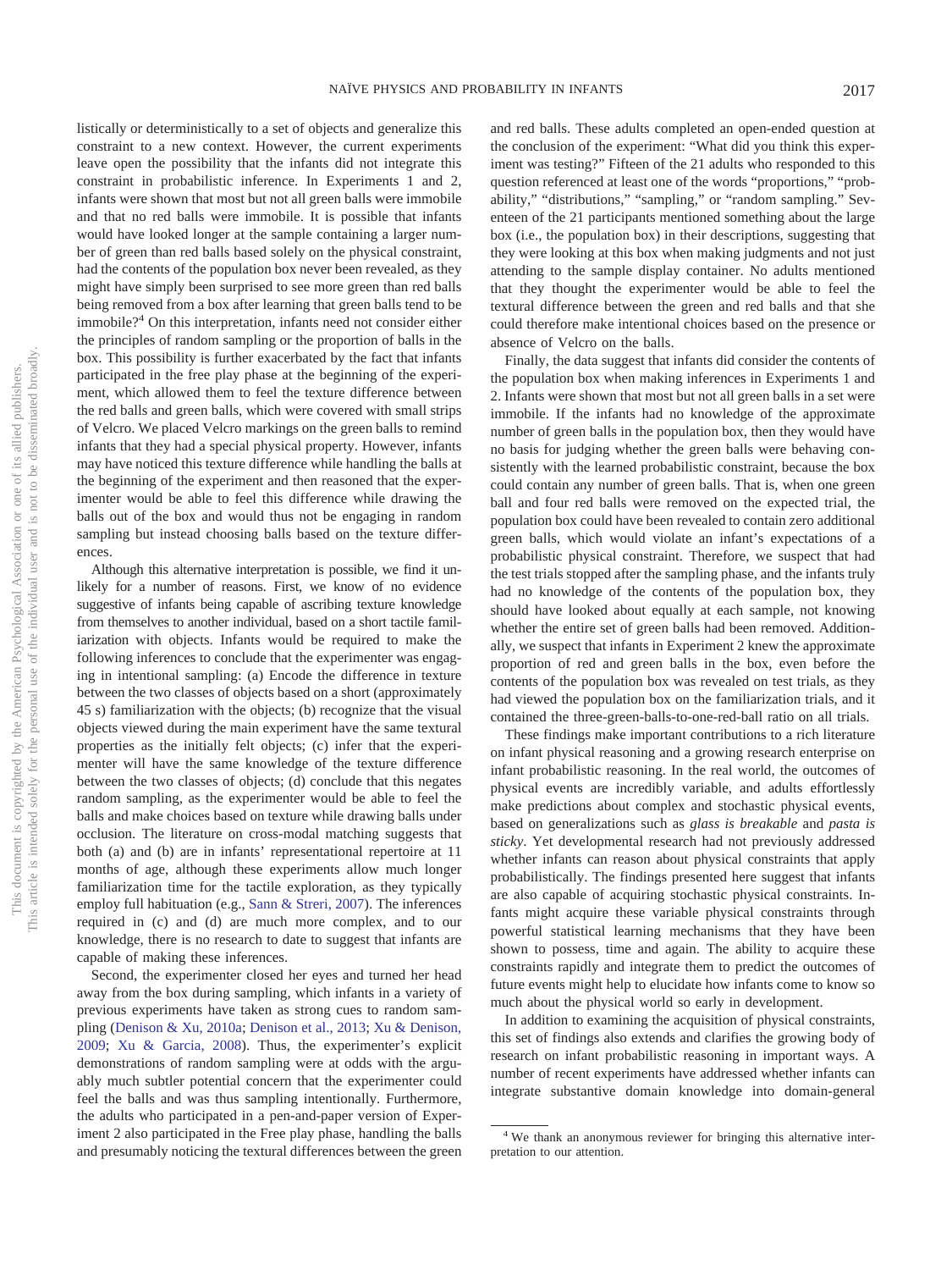This document is copyrighted by the American Psychological Association or This article is intended solely for the personal use of the individual user and is probabilistic inferential mechanisms (see [Cesana-Arlotti, Téglás,](#page-9-12) [& Bonatti, 2012,](#page-9-12) and [Denison & Xu, 2012,](#page-9-10) for reviews). Findings reveal that preverbal infants can reason about both psychological and physical variables when making probabilistic inferences. For example, 11-month-old infants reasoned that a sample should be representative of a population if it is drawn at random, but if an experimenter has a goal for one color object over the other and then draws a sample while looking at the population, the sample should instead reflect her preferences [\(Xu & Denison, 2009\)](#page-10-16). Additionally, when 12-month-old infants saw a lottery machine containing one blue and three yellow objects, they considered actors such as proximity from a chute and the length of delay before the object exited the chute, along with the ratio of objects, to predict which type of object was most likely to exit [\(Téglás et](#page-10-15) [al., 2011\)](#page-10-15). The present findings extend this literature, by demonstrating that infants can integrate a probabilistic physical constraint into their probability computations. Infants were able to fully integrate probabilistic inference with physical reasoning, by using the physical constraint to adjust the base rate of balls in the population and make inferences about the likely outcomes of sampling events based on true probabilistic reasoning and not simple heuristics.

One question that remains regarding the nature of the physical constraints learned by the infants in this experiment is whether they interpreted and represented the physical constraint governing the green balls in Experiment 3 as truly impossible (with proba $bility = 0$ ) or as very low probability. The data suggest that infants may have treated these as low-probability—and not impossible events, as infants' looking times to these outcomes did not differ significantly from looking times to the improbable events in Experiments 1 and 2. The current experiments do not directly address this question, as infants may have simply reached ceiling on the improbable trials in Experiments 1 and 2. On the other hand, young children will state that a variety of extraordinary physical events are impossible (sometimes even when they are not impossible but are just highly improbable; see [Shtulman & Carey, 2007\)](#page-10-20), suggesting that they represent some physical events as having zero probability. In general, it is not clear whether infants in VOE looking-time experiments find the "unexpected" events impossible or simply highly unlikely; all they can definitively reveal is whether infants in a particular task find one outcome more or less "expected" than another. Future research is required to determine whether infants make a categorical distinction between highly improbable and impossible events.

Finally, the present experiments have implications for some dual-process models of human reasoning. Most of these models suggest that normatively correct statistical reasoning relies on explicit, effortful, and verbal means and thus increases with age [\(Evans, 2003;](#page-10-21) [Kokis et al., 2002;](#page-10-22) [Reyna & Brainerd, 1995;](#page-10-23) [Slo](#page-10-24)[man, 1996\)](#page-10-24). Our findings are consistent with an alternative hypothesis: that human infants may begin life with a set of powerful statistical, inferential mechanisms that guide learning, and later on in development, they acquire heuristics, shortcuts, and factual knowledge that sometimes override correct statistical thinking in exchange for expediency and automaticity (see also [Cesana-Arlotti](#page-9-12) [et al., 2012;](#page-9-12) [Denison & Xu, 2012,](#page-9-10) for similar arguments). The infants in our experiments made rational statistical inferences about the likelihood of obtaining different samples by appropriately adjusting the base rates of objects in the populations through applying a physical constraint. However, they could have reasoned about the sampling events via the representativeness heuristic [\(Tversky & Kahneman, 1974\)](#page-10-18). Experiments 1 and 2 directly pitted accurate probabilistic reasoning against the representativeness heuristic, as use of representativeness would have predicted the opposite pattern of looking times. Infants did not rely on the representativeness heuristic in this experiment, suggesting that preverbal infants might not be particularly susceptible to reasoning biases. Of course, this set of experiments only scratches the surface of the kind of empirical support that is necessary to make such a strong claim. Much further research is required to assess whether infants use reasoning shortcuts or heuristics in other situations.

In conclusion, we provide evidence that preverbal infants can rapidly acquire probabilistic physical constraints and apply them when reasoning about the probabilities of subsequent events. The findings shed light on the origins of the ability to acquire probabilistic constraints that govern our physical environment and suggest that infants can do so based solely on observations of the statistical properties of the objects.

### **References**

- <span id="page-9-1"></span>Aguiar, A., & Baillargeon, R. (1999). 2.5-month-old infants' reasoning about when objects should and should not be occluded. *Cognitive Psychology, 39,* 116 –157. [doi:10.1006/cogp.1999.0717](http://dx.doi.org/10.1006/cogp.1999.0717)
- <span id="page-9-6"></span>Aslin, R., Saffran, J., & Newport, E. (1998). Computation of conditional probability statistics by 8-month-old infants. *Psychological Science, 9,* 321–324. [doi:10.1111/1467-9280.00063](http://dx.doi.org/10.1111/1467-9280.00063)
- <span id="page-9-0"></span>Baillargeon, R. (2008). Innate ideas revisited: For a principle of persistence in infants' physical reasoning. *Perspectives on Psychological Science, 3,* 2–13. [doi:10.1111/j.1745-6916.2008.00056.x](http://dx.doi.org/10.1111/j.1745-6916.2008.00056.x)
- <span id="page-9-5"></span>Baillargeon, R., & Carey, S. (2012). Core cognition and beyond: The acquisition of physical and numerical knowledge. In S. Pauen (Ed.), *Early childhood development and later outcome* (pp. 33–65). London, England: Cambridge University Press.
- <span id="page-9-4"></span>Baillargeon, R., & DeVos, J. (1991). Object permanence in 3.5- and 4.5-month-old infants: Further evidence. *Child Development, 62,* 1227– 1246. [doi:10.2307/1130803](http://dx.doi.org/10.2307/1130803)
- <span id="page-9-3"></span>Baillargeon, R., Li, J., Ng, W., & Yuan, S. (2009). An account of infants' physical reasoning. In A. Woodward & A. Needham (Eds.), *Learning* and the infant mind (pp. 66-116). New York, NY: Oxford University Press.
- <span id="page-9-2"></span>Baillargeon, R., Spelke, E. S., & Wasserman, S. (1985). Object permanence in 5-month-old infants. *Cognition, 20,* 191–208. [doi:10.1016/](http://dx.doi.org/10.1016/0010-0277%2885%2990008-3) [0010-0277\(85\)90008-3](http://dx.doi.org/10.1016/0010-0277%2885%2990008-3)
- <span id="page-9-11"></span>Casstevens, R. M. (2007). jHab: Java habituation software (Version 1.0.0) [Computer software]. Chevy Chase, MD: Java.
- <span id="page-9-12"></span>Cesana-Arlotti, N., Téglás, E., & Bonatti, L. (2012). The probable and the possible at 12 months: Intuitive reasoning about the uncertain future. In J. B. Benson (Series Ed.), F. Xu & T. Kushnir (Vol. Eds.), *Advances in child development and behavior: Rational constructivism in cognitive development* (Vol. 43, pp. 1–26). Waltham, MA: Academic Press.
- <span id="page-9-9"></span>Denison, S., Reed, C., & Xu, F. (2013). The emergence of probabilistic reasoning in very young infants: Evidence from 4.5- and 6-month-olds. *Developmental Psychology, 49,* 243–249. [doi:10.1037/a0028278](http://dx.doi.org/10.1037/a0028278)
- <span id="page-9-7"></span>Denison, S., & Xu, F. (2010a). Integrating physical constraints in statistical inference by 11-month-old infants. *Cognitive Science, 34,* 885–908. [doi:10.1111/j.1551-6709.2010.01111.x](http://dx.doi.org/10.1111/j.1551-6709.2010.01111.x)
- <span id="page-9-8"></span>Denison, S., & Xu, F. (2010b). Twelve- to 14-month-old infants can predict single-event probability with large set sizes. *Developmental Science, 13,* 798 – 803. [doi:10.1111/j.1467-7687.2009.00943.x](http://dx.doi.org/10.1111/j.1467-7687.2009.00943.x)
- <span id="page-9-10"></span>Denison, S., & Xu, F. (2012). Probabilistic inference in human infants. In